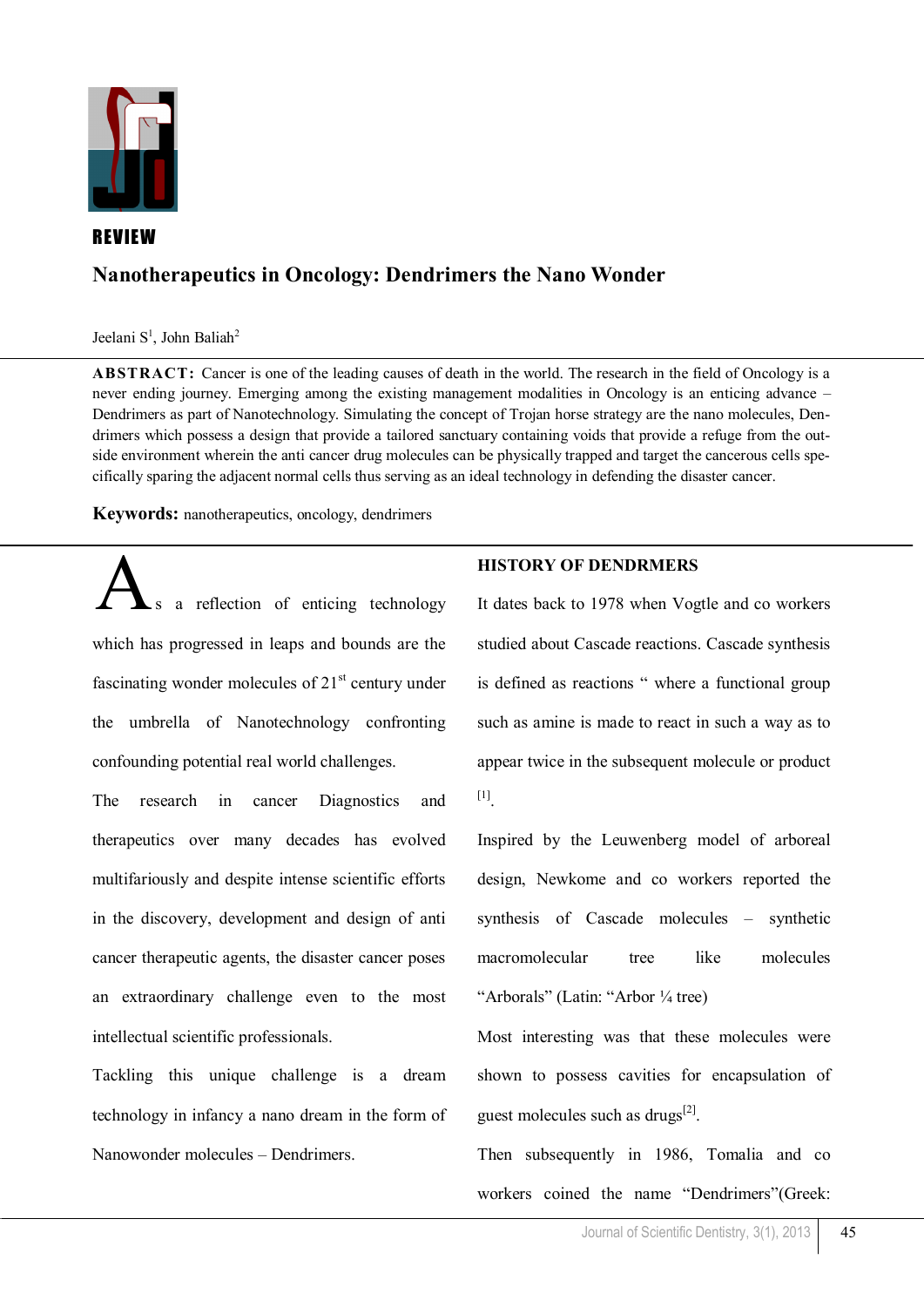#### *Nanotherapeutics in Oncology Jeelani s et al*

Dendron ¼ branch or tree like) for radially symmetric branched molecules and most significantly portrayed the application of Cascade synthesis for the synthesis of Dendrimers<sup>[3]</sup>.

# **DENDRIMER CHEMISTRY AND SYNTHESIS**

Dendrimers consists of major regions – an initiator core, a shell with extending arms or branches made of building blocks, exterior or outermost surface groups on the termini of the branches $^{[4-6]}$ .

### **DENDRIMER SYNTHESIS**

Dendrimer can be synthesised by 2 major approaches – the Divergent approach and Convergent approach. In the divergent approach, used in early periods, the synthesis starts from the core of the Dendrimer with a limitation in that only one type of reaction could be performed using dendrimers synthesised by this method. This gave rise to the convergent method of synthesis Pioneered by Frechet and co workers wherein synthesis starts from the exterior<sup>[7]</sup>.

The approach is versatile in that there is possibility of simultaneously conjugating appropriate targeting moieties, drugs and imaging agents thus offering multifunctional nano device to target, deliver and monitor the progression of therapy<sup>[8]</sup>.

Ultimately the convergent method of Dendrimer synthesis enables multifunctional conjugates without marked systemic immunogenicity with the help of Genetic engineering<sup>[9,10]</sup>.

### **PRINCIPLE OF NANOTHERAPEUTICS**

Nanotechnology is the convergence of multifarious fields including biology, applied physics, optics, computational analysis, modelling and material science.

The fundamental principle regarding the exact size of anti cancer therapeutic molecules that should diffuse through the vascular pores reach the tumour site remain unclear. This has led to the designing of nanotherapeutics - Dendrimers which are well defined structures ranging from 1-10 nm in diameter<sup>[11-13]</sup>.

A hallmark of Cancer aberrant glycosylation is being exploited with Dendrimers scaffolds which provide a uniform to control the multimeric carbohydrate presentation needed to enact the "Cluster Glycoside effect" which is crucial for targeting the diseased tissues found in Cancer<sup>[14-21]</sup>.

# **Lock and Key mechanism and Molecular recognition**

A fundamental process in the existence of life is the concept of molecular recognition based on the complementarity between receptors and substrates similar to the lock and key function described by Emil Fischer over centuries ago. In biological science Lock is the molecular receptor and key is the substrate – drug.

By virtue of their inherent ability to achieve

46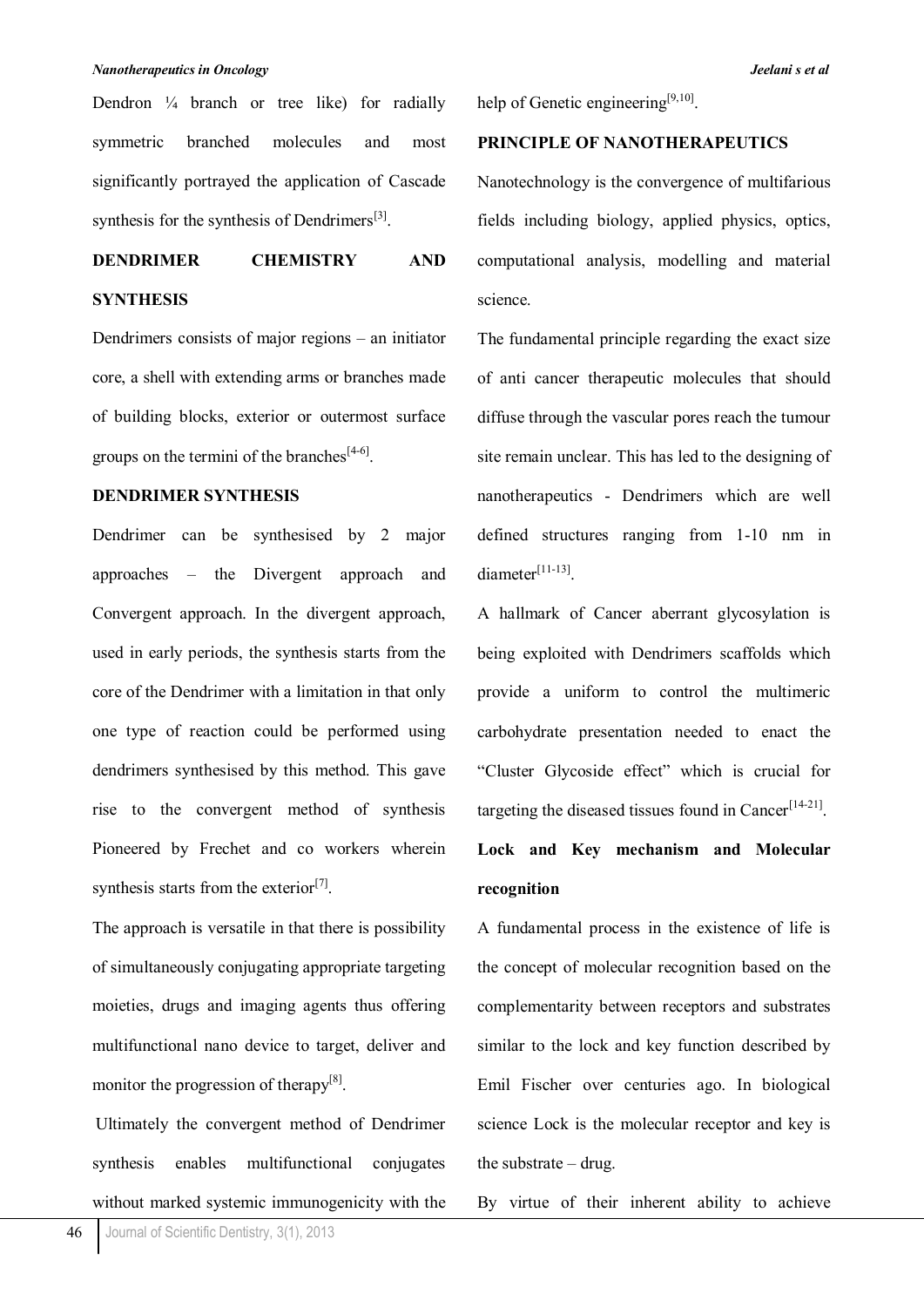molecular recognition of biological features the dendrimers can be exploited for the recognition of surface biomarkers that distinguish cancer cells from healthy cells[22-24]

By virtue of Molecular pumps Cancer – the crab like growth is been stubborn at many occasions to the existing therapeutic modalities. Hence the ultimate objectives of an ideal therapeutic are their ability to target specifically the involved cancerous cells, image the extent of cancer, sense its signatures, deliver the therapeutic and finally monitor cells for their response which is served by the nanotherapeutics and Dendrimers are one such successful evolution fulfilling this concept $^{[25-27]}$ .

### **BIOCOMPATIBILTY OF DENDRIMERS**

Beyond the unique aspects that Dendrimers deserve the most promising aspect of Dendrimers is its Biocompatibility which is reflected by water solubility, lack of immunogenicity and toxicity. By virtue of being highly hydrated macromolecular structural dendrimers tend to be less immunogenic. The solubility can be subsequently adjusted by surface modifications or by the addition of conjugated ligands.

Last and most moral aspect is its least toxicity which dendrimers by virtue of the building blocks themselves and their degradation products upon delivery and release of the drug pay load are considered to be non toxic both non specific and

systemic. This has been made possible by using natural biological molecules such as carbohydrates, amino acids and peptides, nucleic acids and lipids as the building blocks.

By virtue of molecular pumps Cancer – the crab like growth is been stubborn at many occasions to the existing therapeutic modalities.

Hence the ultimate objectives of an ideal therapeutic are their ability to target specifically the involved cancerous cells, image the extent of Cancer, sense its signatures, deliver the therapeutics and finally monitor cells for their response which is served by the nanotherapeutics. And Dendrimers are one such successful evolution fulfilling this concept<sup>[28-38]</sup>.

# **THE DUAL FACE OF THE NANOWONDER DENDRIMERS**

Encapsulation and Conjugation are the treasured dual face of the dendrimers. A spherical branching structure built from a starting atom – nitrogen to which carbon and other elements are added by repeated series of chemical reactions are the Dendrimers<sup>[39-41]</sup> wherein hyper branching going from the centre towards the periphery results in a design that can provide a tailored sanctuary containing voids that provide a refuge from the outside environment wherein drug molecules can be physically trapped which reflects the cunning face of dendrimers ie, the concept of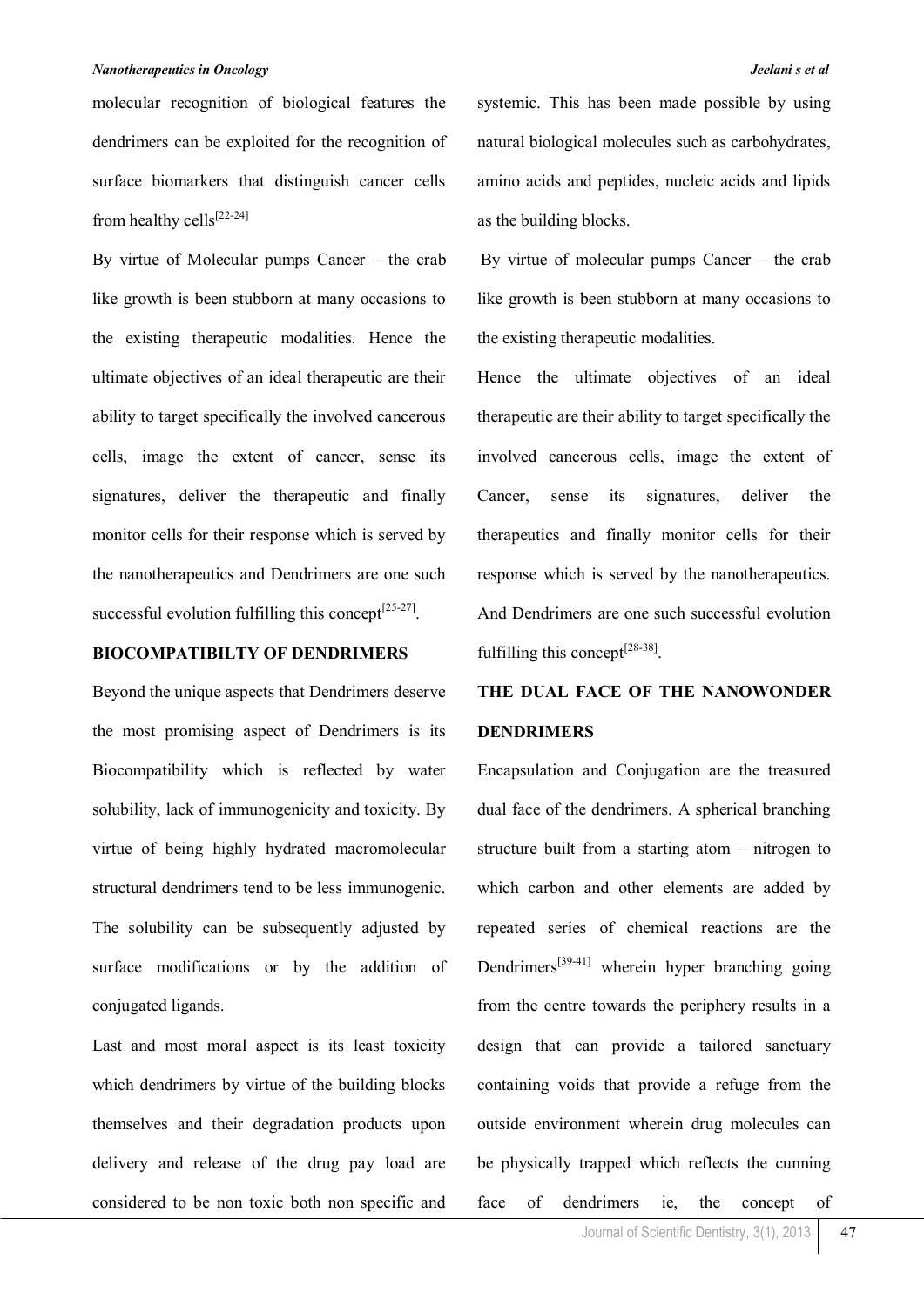encapsulation<sup>42</sup>. Studies reveal that drugs such as 5 fluorouracil, 5 amino salicylic acid, pyridine, mefanamic acid and diclofenac, paclitaxel, docetaxel and the anti cancer agent 10 hydroxycamptothecin have been encapsulated successfully<sup>[43-46]</sup>.

The release of the encapsulated guest molecules ie, the drugs occurs once they reach the intended site by hydrolytic degradation of the dendrimer in aqueous conditions and the guest molecules can be liberated at different states thus rendering slow and rapid release drug delivery<sup>[47]</sup>.

Apart from encapsulation, to reflect the dual face of the dendrimers is the concept of conjugation. This has been made possible by the inclusion of ligands which are intended to bind specifically to cancer cells. Folate is appropriately considered as a Tumor targeting ligand, because the membrane bound folate receptor is over expressed on a wide range of human cancer. Also notably they have good solubility binding to its receptor with high affinity when conjugated with diverse conjugates including radioactive imaging agents, MRI contrast agents and gene transfer vectors<sup>[48-52]</sup>.

Supporting and reinforcing the dual face of the dendrimers is the EPR effect – the enhanced permeability and retention effect. It is based upon pathological features of cancer such as extensive angiogenesis resulting in hypervascularization,

limited lymphatic drainage and increased permeability to lipids and macromolecules. The advances in Nanotechnology with the ability to construct monodisperse particles of dendrimers in the appropriate size range required to exploit the EPR effect wherein the ability to tune surface properties provide a gateway to dendrimers with favourable properties for targeting the cancer specifically<sup>[53-56]</sup>.

# **BORON NEUTRON CAPTURE THERAPY (BNCT)**

It is a binary radiation therapy where the beam of low energy neutrons is given to a stable isotope of Boron (Boron 10) after they have accumulated in the tumour cells. Boron present in or adjacent to the tumour cells disintegrates after capturing a neutron thereby producing high energy heavy charge alpha particles and recoiling lithium 7 nuclei that destroy only cells in proximity to it primarily cancer cells leaving adjacent normal cells largely unaffected. In contrast conventional techniques where 1700 born derivatives deposition was possible, when dendrimers were used a 3 fold increase in boron deposition proved advantageous.

Thus a demanding situation where thousands of ligands are required per targeting antibody is provided by BNCT wherein dendrimers serves as an innovative backbone in anti cancer strategy<sup>[58-60]</sup>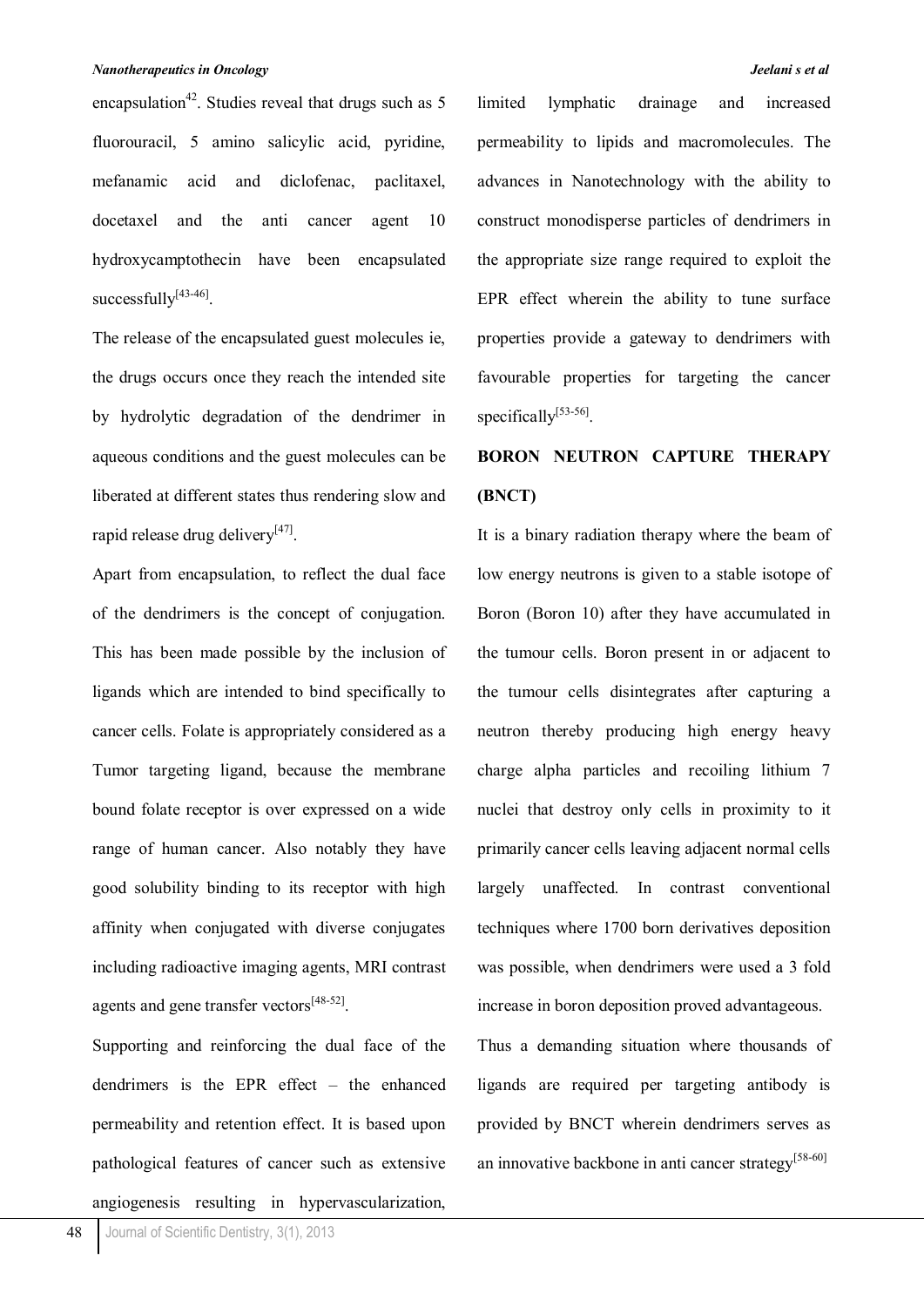#### **GENE DELIVERY**

Also interestingly in infancy are an effort to exploit dendrimers for gene delivery wherein the fractured form of PAMAM known as Superfect is one such design. $[61-63]$ 

## **CONCLUSION:**

An integrated look at the multiple considerations required for successful application of any technology for cancer therapy is sometimes frustrating as the anti cancer agent must first be able to seek out subtle changes that distinguish a transformed cell from the other innumerable types of healthy cells found in close proximity.

Thus an ideal therapeutic agent should be able to target only the involved cancerous cells sparing the adjacent normal cells and serving this ideal concept are the nanoparticles dendrimers employing the Trojan horse strategy which dates back to the ancient Greek history when Odysseus of Greece captured Troy by constructing a large wooden horse with a hollow interior housing his Greek warriors. Simulating the same concept but smallest in size are the Nano wonder molecules Dendrimers with a design that can provide a tailored sanctuary containing voids that provide a refuge from the outside environment wherein drug molecules can be physically trapped and target the cancerous cells perse specifically thus serving as a cunning trick that has been employed by scientist in deceiving and defending the disaster cancer.<sup>[64]</sup>

#### **REFERENCES**

- 1. BuhleierE, Wehner W, Vo"gtleF. "Cascade"and""nonskid-chain-like""synthesis of molecular cavity topologies.Synthesis.1978;155–158.
- 2. Newkome G.R , Z.Yao,Baker G.R,Gupta V. K,Micelles.Part1.Cascade molecules:A new approach to micelles.A[27]arborol.J.Org.Chem.1985;50:2003–2004.
- 3. Tomalia D. A, Baker H, Dewald J, Hall M, KallosG, Martin S, Roeck J, Ryder J, Smith P, Dendritic macromolecules:Synthesis of starburst dendrimers. Macromolecules.1986;19: 2466–2468.
- 4. Tomalia D. A, Durst H. D. Genealogically directed synthesis – Starburst cascade dendrimers and hyperbranched structures. Top.Curr.Chem.1993;165:193– 313.
- 5. Miller T. M, Neenan T. X. Convergent synthesis of monodispersedendrimers based upon 1,3,5- trisubstituted benzenes.Chem.Mater.1990;2:346–349.
- 6. Haag R, Stumbe J.F, Sunder A, Frey H, Hebel A.An approach to core-shell-type architectures in hyperbranchedpolyglycerols by selective chemical differentiation.Macromolecules 2000;33:8158–8166.
- 7. Hawker C. J, J. M. J. Fre´chet, Preparation of polymers with controlled molecular architecture. A new convergent approach to dendritic macromolecules. J. Am.Chem.Soc.

1990;112:7638–7647.

8. Morgan J. R, Cloninger M. J.Heterogeneously func-

Journal of Scientific Dentistry, 3(1), 2013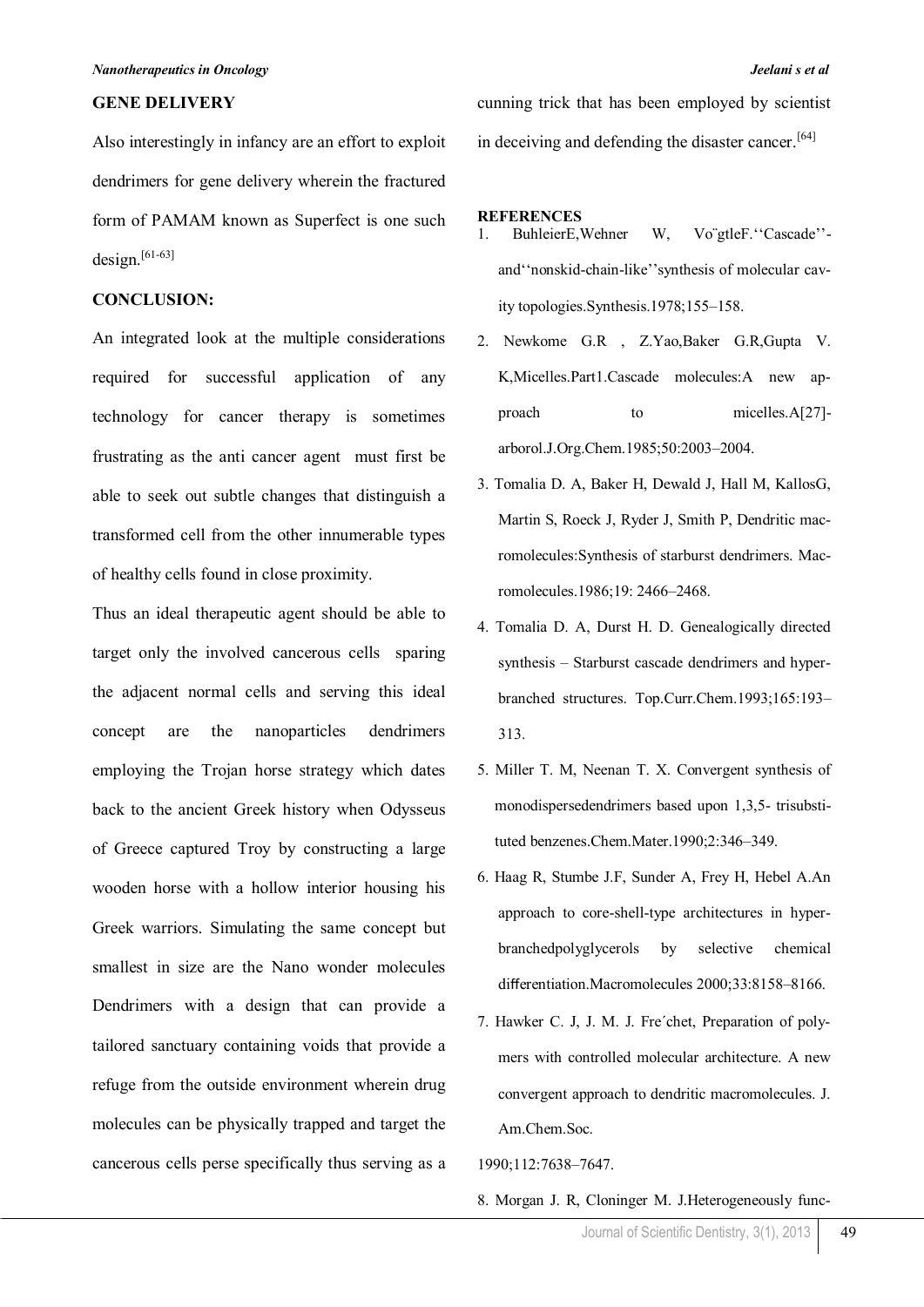tionalized dendrimers. Curr.Opin.Drug Discov.Devel. 2002;5:966–973

- 9. Gonzales N. R, De Pascalis R, Schlom J, KashmiriS. V. S. Minimizing the immunogenicity of antibodies for clinical application. Tumour Biol. 2005;26:31– 43.
- 10. Matthey B, Engert A, Barth S. Recombinant immunotoxins for the treatment of Hodgkin"s disease (Review). Int. J. Mol. Med. 2000; 6:509–514.
- 11. Kong G, Braun RD, Dewhirst MW. Characterization of the effect of hyperthermia on nanoparticle extravasation from tumorvasculature.Cancer Res. 2001;61:3027–3032.
- 12. Kong G, Braun RD, Dewhirst MW. Hyperthermia enables tumor-specific nanoparticle delivery: effect of particle size. Hyperthermia enables tumor-specific nanoparticle delivery: effect of particle size. Cancer Res.2000;60:4440–4445.
- 13. Bilbao R, Bustos M, Alzuguren P, et al. A bloodtumor barrier limits gene transfer to experimental liver cancer: the effect of vasoactive compounds.Gene Therapy. 2000;**7**:1824
- 14. Yarema K. J, Bertozzi C. R. Chemical approaches to glycobiology and emerging carbohydrate-based therapeutic agents. Curr.Opin.Chem.Biol.1998;2:49– 61.
- 15.Lundquist J. J, Toone E. J.The cluster glycoside effect. Chem. Rev. 2002;102:555–578.
- 16.Kiessling L. L, Pohl S. Strength in numbers: Nonnatural polyvalent carbohydrate derivatives. Chem. Biol.1996;3:71–77.
- 17. DennisJ. W, Laferte S, Waghorne C,Breitman M. L, Kerbel R. S. ß1-6 branching of Asn-linked oligosaccharides is directly associated with metastasis. Science 1987;236–239.
- 18.Sell S. Cancer-associated carbohydrates identified by monoclonal antibodies. Hum. Pathol. 1990;21:1003– 1019.
- 19.Kobata A, Amano J. Altered glycosylation of proteins produced by malignant cells, and application for the diagnosis and immunotherapy of tumours. Immunol. Cell Biol. 2005;83: 429–439.
- 20. Dennis J. W, Granovsky M, Warren C. E. Protein glycosylation in development and disease. BioEssays1999;21:412–421.
- 21.Tong L, Baskaran G, Jones M. B, Rhee J. K, Yarema K. J. Glycosylation changes as markers for the diagnosis and treatment of human disease, in Biochemical and Genetic Engineering Reviews, S. Harding (Ed.).Intercept Limited, Andover, Hampshire, UK 2003; pp. 199–244.
- 22.Chen B, Piletsky S, Turner A. P. High molecular recognition: Design of ""Keys".Comb. Chem. High Throughput Screen. 2002;5:409–427.
- 23.Mecke A, Lee I, Baker Jr J. R, HollM. M. Deformability of poly(amidoamine) dendrimers. Eur. Phy. J. E Soft Matter 2004;14:7–16.
- 24.Farin D, Avnir D. Surface fractality of dendrimers. Angew. Chem. Int. Ed.

Engl. 1991;30:1377–1379

25.Culver KW. Clinical applications of gene therapy for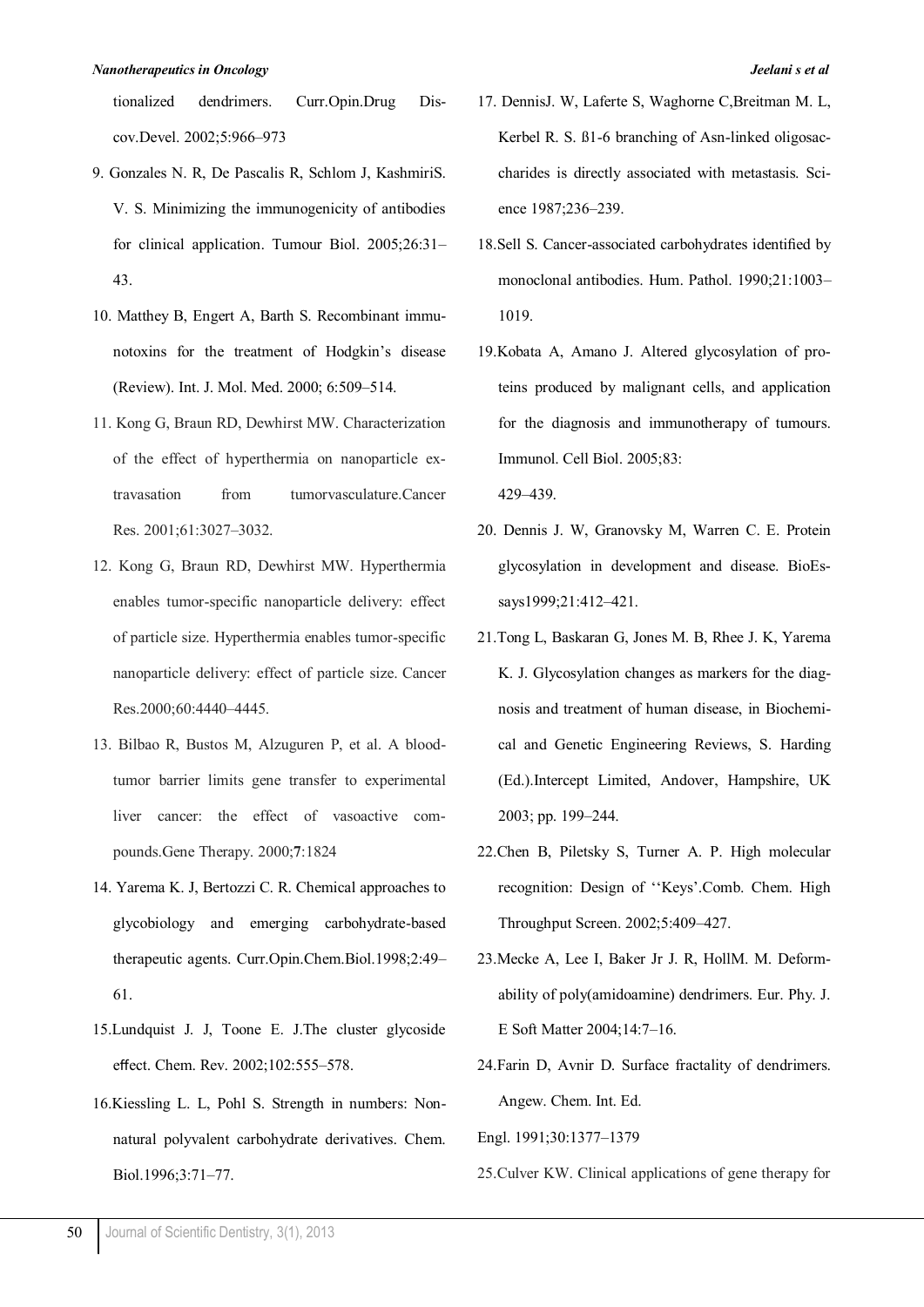cancer. Clin Chem.1994;40:510.

- 26. Rosenberg SA. The immunotherapy and gene therapy of cancer. J ClinOncol. 1992;10:180.
- 27.Kukowska-Latallo J, Candido K, Cao ZY, et al. Nanoparticle targeting of anticancer drug improves therapeutic response in animal model of human epithelial cancer. Cancer Res. 2005;65:5317.
- 28.Palcic M. M, Li H, Zanini D, Bhella R. S, Roy R.Chemoenzymatic synthesis of dendritic sialyl Lewis(x). Carbohydr. Res. 1997;305:433–442.
- 29.Roberts J. C, Bhalgat M. K, ZeraR. T. Preliminary biological evaluation of polyamidoamine (PAMAM) Starburst TM dendrimers.J. Biomed.Mater. Res. 1996;30:53–65
- 30.Rockendorf N, Lindhorst T. K. Glycodendrimers. Top.Curr. Chem.2001;217:201–238.
- 31.Crespo L, Sanclimens G, Pons M,Giralt E, Roho M, Albericio F. Peptide and amide bond-containing dendrimers. Chem. Rev. 2005;105:1663–1681.
- 32.Shchepinov M. S, Udalova I. A, BrigmanA. J, Southern E. M. Oligonucleotide dendrimers: Synthesis and use as polylabelled DNA probes. Nucleic Acids Res.1997;25: 4447–4454.
- 33.Nilsen T. W, Grayzel J, Prensky W. Dendritic nucleic acid structures. J. Theoret. Biol. 1997;187:273–284.
- 34.Hudson R. H. E, Damha M. J. Nucleic acid dendrimers: Novel biopolymer structures. J. Am. Chem. Soc.1998;115:2119–2124.
- 35.Suzuki Y, Otomo T, OkaziH, Sawai H. Synthesis and properties of a new type DNA dendrimer. Nucleic Acids Symp. Ser.2000;44:125–126.
- 36.Li Y, Tseng Y. D, Kwon S. Y, EspauxL. D, Bunch J. S, McEuen P. L, Luo D. Controlled assembly of dendrimer-like DNA. Nat. Mater.2004;3:38–42.
- 37. Al-JamalK. T, Sakthivel T, Florence A. T.Dendrisomes: Vesicular structures derived from a cationic lipidicdendron. J. Pharm.Sci.2005;94:102– 113.
- 38.Takeoka S, Mori K, Ohkawa H, Sou K, Tsuchida E. Synthesis and assembly of poly(ethylene glycol) lipids with mono-, di-, and tetraacyl chains and a poly(ethylene glycol)chain of various molecular weights. J.Am.Chem.Soc.2000;122:7927–7935.
- 39.Pushkar S, Philip A, Pathak K and Pathak D. " DEndrimers : Nanotechnology Derived Novel Polymers in Drug Delivery". Indian J. Pharm. Educ. Res.2006;40(3):153-158.
- 40.Sakthivel T and Florence A.T. " Adsorption of amphipathic dendrond on polystyrene nanoparticles". Indian J. Pharm.2003;254:23-26.
- 41. Yiyun C, Zhenhua X, Minglu M and Tonguen X. "Dendrimers as Drug Carriers: applications in different routes of drug". J. Pharma. Sci.2008;97(1):123- 143,
- 42. NamaziH, Adeli M.Dendrimers of citric acid and poly (ethylene glycol) as the new drug-delivery agents.Biomaterials.2005;26:1175–1183
- 43.Tripathi P. K, Khopade A. J, Nagaich S, Shrivastava S, Jain S, Jain N. K.Dendrimer grafts for delivery of 5-fluorouracil. Pharmazie.2002;57:261–264.
- 44.Ooya T,Lee J, Park K. Effects of ethylene glycolbased graft, starshaped, and dendritic polymers on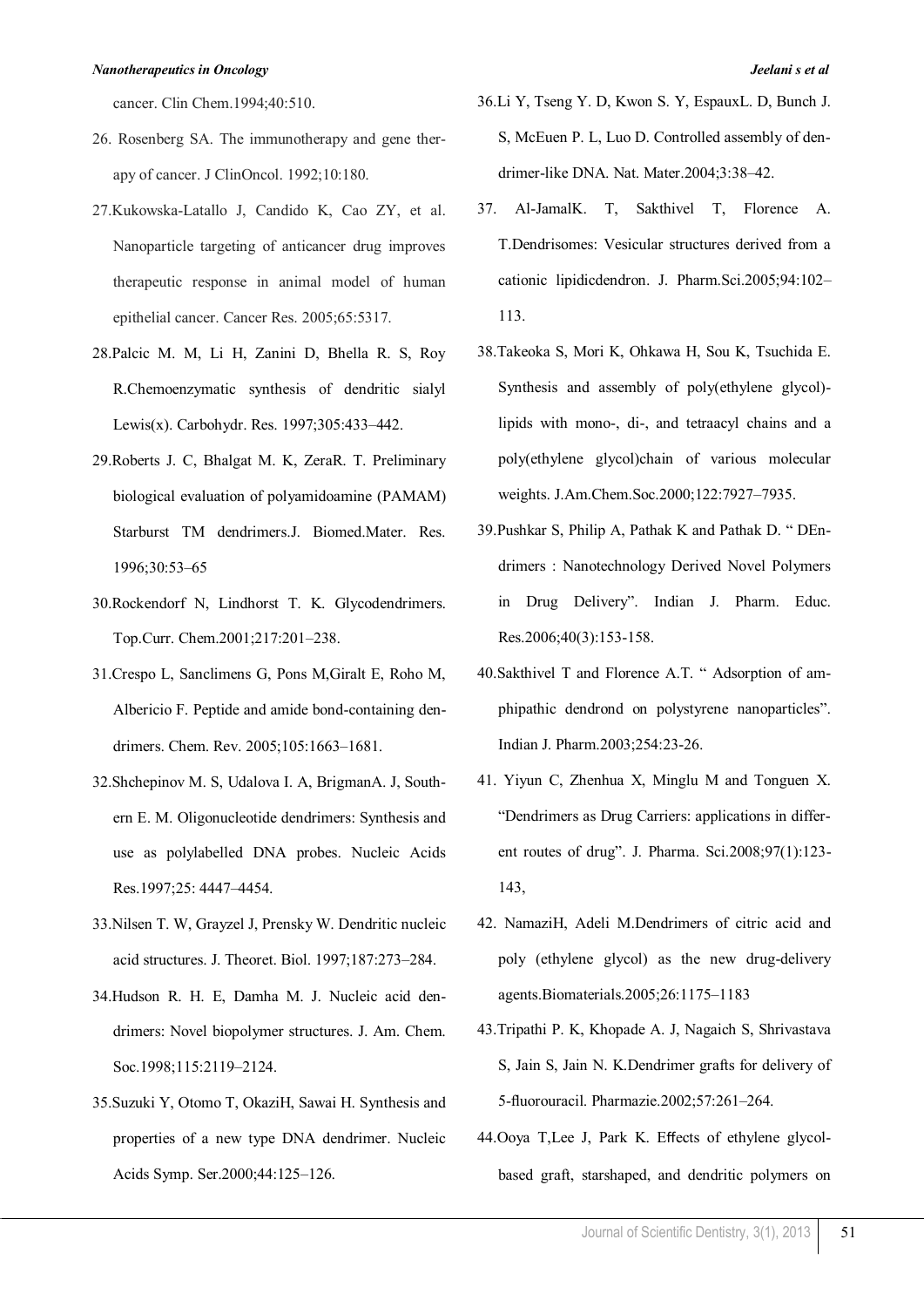solubilization and controlled release of paclitaxel. J. Controlled Release.2003;

93:121–127.

45.Ooya T, Lee J, Park K. Hydrotropic dendrimers of generations 4 and 5: Synthesis, characterization, and hydrotropic solubilization of paclitaxel. Bioconjugate Chem.2004;15:

1221–1229.

- 46.Benito J. M, Gomez-GarciaOrtiz Mellet M, C, Baussanne I, Defaye J, Garcia Fernandez J. M. Optimizing saccharide-directed molecular delivery to biological receptors: Design, synthesis, and biological evaluationof glycodendrimer-cyclodextrin. [J Am](http://www.ncbi.nlm.nih.gov/pubmed/15315450)  [Chem Soc.](http://www.ncbi.nlm.nih.gov/pubmed/15315450) 2004;126(33):10355-63.
- 47.Jansen J. F. G. A, Meijer E. W, de Brabander-van den Berg E. M. M. The dendritic box: Shapeselective liberation of encapsulated guests. J. Am. Chem. Soc.1995;117:4417–4418.
- 48. ZalipskyS, Mullah N, HardingJ. A, Gittelman J, Guo L, DeFrees S. A. Poly(ethylene glycol)-grafted liposomes with oligopeptide or oligosaccharide ligands appended to the termini of the polymer chains. Bioconjugate Chem.1997;8:111–118.
- 49.Reddy J. A,Allagadda V. M, LeamonC. P. Targeting therapeutic and imaging agents to folate receptor positive tumors. Curr. Pharm. Biotechnol.2005;6:131  $-150.$
- 50.Leamon C. P, Reddy J. A.Folatetargeted chemotherapy. Adv. Drug Delivery Rev. 2004;56:1127–1141.
- 51.Roy E. J, Gawlick U, Orr B. A, Kranz D. M.Folatemediated targeting of T cells to tumors. Adv. Drug

Delivery Rev.2004;56:1219–1231.

- 52.Choi Y, Thomas T, Kotlyar A, Islam M. T, Baker J. R. Synthesis and functional evaluation of DNAassembledpolyamidoamine (PAMAM) dendrimer clusters with cancer cellspecific targeting. Chem. Biol.2005; 2:35–43.
- 53.Heuser L. S, Miller F. N. Differential macromolecular leakage from the vasculature of tumors. Cancer.1986;57:461–464.
- 54.Maeda H, Wu J, Sawa T, Matsumura Y, Hori K.Tumor vascular permeability and the EPR effect in References 39macromolecular therapeutics: A review. J. Controlled Release. 2000;65:271–284
- 55.Nagayasu A, Shimooka T, Kinouchi Y, Uchiyama K, Takeichi Y, Kiwada H. Effects of fluidity and vesicle size on antitumor activity and myelosuppressive activity of liposomes loaded with daunorubicin. Biol. Pharm. Bull.1994;17:935–939.
- 56.Tabata Y, Murakami Y, Ikada Y. Tumor accumulation of poly(vinyl alcohol) of different sizes after intravenous injection. J. Controlled Release.1998;50:123–133
- 57.Barth R. F, Adams D. M, Soloway A. H, Alam F, Darby M. V.Boronated starburst dendrimermonoclonal antibody immunoconjugates: Evaluation as a potential delivery system for neutron capture therapy. Bioconjugate Chem.1994;5:58–66
- 58.Barth R. F, SolowayA. H. Boron neutron capture therapy of primary and metastatic brain tumors. Mol. Chem. Neuropathol.1994;21:139–154.
- 59.Liu L, Barth R. F, Adams D. M, SolowayA. H, Reisfeld R. A.Bispecific antibodies as targeting agents for boron neutron capture therapy of brain tumors. J